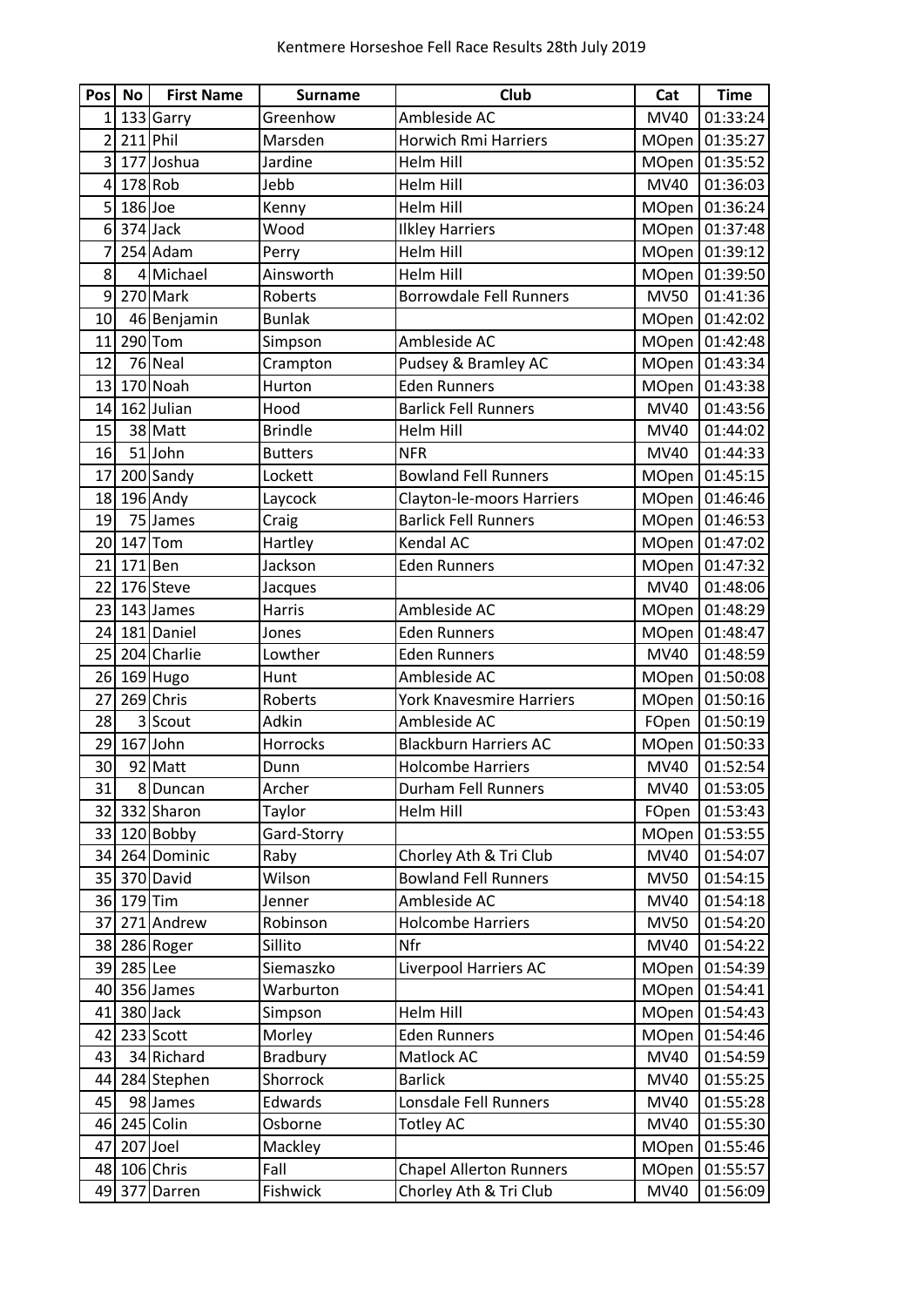| Pos | <b>No</b> | <b>First Name</b> | <b>Surname</b>  | Club                              | Cat          | <b>Time</b> |
|-----|-----------|-------------------|-----------------|-----------------------------------|--------------|-------------|
| 50  |           | 64 Matthew        | Clark           |                                   | MOpen        | 01:56:26    |
| 51  |           | 60 Joseph         | Cherry          | Jesmond Joggers                   | MOpen        | 01:56:48    |
| 52  |           | 378 Oliver        | <b>Jeffs</b>    |                                   | MOpen        | 01:57:03    |
| 53  |           | 45 Declan         | <b>Bulmer</b>   | <b>Wharfedale Harriers</b>        | MOpen        | 01:57:43    |
| 54  |           | 364 Daniel        | Wheat           | Southwell RC                      | MOpen        | 01:57:48    |
| 55  |           | 218 Neil          | McKenzie        | Ambleside AC                      | <b>MV40</b>  | 01:57:51    |
| 56  |           | 247 Matthew       | Owens           | <b>Chorlton Runners</b>           | MOpen        | 01:58:45    |
| 57  |           | 187 Jonathan      | Kent            | <b>Eden Runners</b>               | MOpen        | 01:58:57    |
| 58  |           | 242 Dave          | <b>Nuttall</b>  | <b>Bowland Fell Runners</b>       | <b>MV50</b>  | 01:59:04    |
| 59  |           | 127 Andy          | Gibbons         | Warrington                        | MOpen        | 01:59:15    |
| 60  |           | 20 James          | Baron           | <b>Helm Hill</b>                  | <b>MV50</b>  | 02:00:01    |
| 61  |           | 316 Vinnie        | Stewart         | <b>Dundee Road Runners</b>        | <b>MOpen</b> | 02:00:17    |
| 62  | $109$ Joe |                   | Farnell         | <b>Totley AC</b>                  | MOpen        | 02:00:22    |
| 63  |           | 114 Hedley        | Fletcher        | Blaydon Harriers                  | MV40         | 02:00:29    |
| 64  |           | 381 Katherine     | Davis           | Northumberland FR                 | <b>FV50</b>  | 02:00:40    |
| 65  |           | 96 David          | Edmondson       | Clayton-le-moors Harriers         | <b>MV50</b>  | 02:01:10    |
| 66  |           | 148 Ethan         | Hassell         | <b>Wharfedale Harriers</b>        | MOpen        | 02:02:32    |
| 67  |           | 309 Andy          | Staveley        | <b>Burnden RR</b>                 | <b>MV50</b>  | 02:03:02    |
| 68  |           | 7 Colin           | Archer          |                                   | MOpen        | 02:03:02    |
| 69  | $151$ Jay |                   | Heaton          | <b>Hoad Hill Harriers</b>         | MOpen        | 02:03:25    |
| 70  |           | 108 Hazel         | Farnell         | <b>Totley AC</b>                  | FOpen        | 02:03:54    |
| 71  | 230 Phil  |                   | Moore           | <b>Totley AC</b>                  | <b>MOpen</b> | 02:03:56    |
| 72  |           | $28$ Tim          | <b>Boland</b>   | <b>Holcombe Harriers</b>          | MV40         | 02:04:06    |
| 73  |           | 25 Andy           | Berry           | <b>Barlick Fell Runners</b>       | MV40         | 02:04:30    |
| 74  | 339 Joe   |                   | Todd            | Kendal AC                         | MV40         | 02:04:52    |
| 75  |           | 235 Simon         | Mounsey         | <b>Howgill Harriers</b>           | MV40         | 02:05:38    |
| 76  |           | 206 Matt          | Machouki        | <b>Scarborough Athletics Club</b> | <b>MV50</b>  | 02:06:05    |
| 77  | 77        | Wayne             | Croasdell       | <b>Eden Runners</b>               | MOpen        | 02:06:32    |
| 78  |           | 246 Chris         | Owens           |                                   | MOpen        | 02:06:50    |
| 79  |           | 375 Jack          | Wright          | Ambleside AC                      | MOpen        | 02:06:51    |
|     |           | 80 244 Adam       | Oliver          | Helm Hill                         | MV40         | 02:07:14    |
| 81  |           | 90 Andrew         | Du Feu          | Denby Dale Athletics Club         | MV40         | 02:07:19    |
| 82  | 305 Neil  |                   | <b>Stabbs</b>   | <b>Totley AC</b>                  | MV40         | 02:08:02    |
| 83  | $205$ lan |                   | Luke            | Poole Runners                     | MV40         | 02:08:14    |
| 84  |           | 69 Jules          | Coleman         | Lonsdale Fell Runners             | <b>MV50</b>  | 02:08:24    |
| 85  |           | 238 Christopher   | <b>Nattress</b> |                                   | <b>MOpen</b> | 02:08:25    |
| 86  |           | 248 Molly         | Pace            | Other                             | FOpen        | 02:09:20    |
| 87  |           | 149 Giles         | Hawking         | York Knavesmire Harriers          | MV40         | 02:09:24    |
| 88  |           | 298 Tom           | Smith           | <b>Bowland Fell Runners</b>       | <b>MV50</b>  | 02:09:35    |
| 89  |           | 328 Alice         | Swift           | <b>Chorlton Runners</b>           | FOpen        | 02:10:34    |
| 90  |           | 258 Celia         | Powell          |                                   | FOpen        | 02:10:43    |
| 91  |           | 308 Daniel        | Starkey         | North Leeds Fell Runners          | <b>MOpen</b> | 02:11:07    |
| 92  | 256 lan   |                   | Porter          |                                   | MV40         | 02:11:07    |
| 93  |           | 26 Matthew        | Blakeley        | <b>Roundhay Runners</b>           | MV40         | 02:11:18    |
| 94  |           | 172 Nicholas      | Jackson         | <b>Manchester Ymca Harriers</b>   | <b>MOpen</b> | 02:11:38    |
| 95  |           | $104$ Sian        | Evans           | <b>Steel City Striders RC</b>     | FOpen        | 02:12:19    |
| 96  |           | 48 Stephen        | <b>Burthem</b>  |                                   | <b>MV50</b>  | 02:12:45    |
| 97  |           | 292 Miroslav      | Siska           |                                   | MV40         | 02:13:17    |
| 98  |           | 47 Luke           | <b>Burgess</b>  | <b>Manchester Ymca Harriers</b>   | <b>MOpen</b> | 02:13:22    |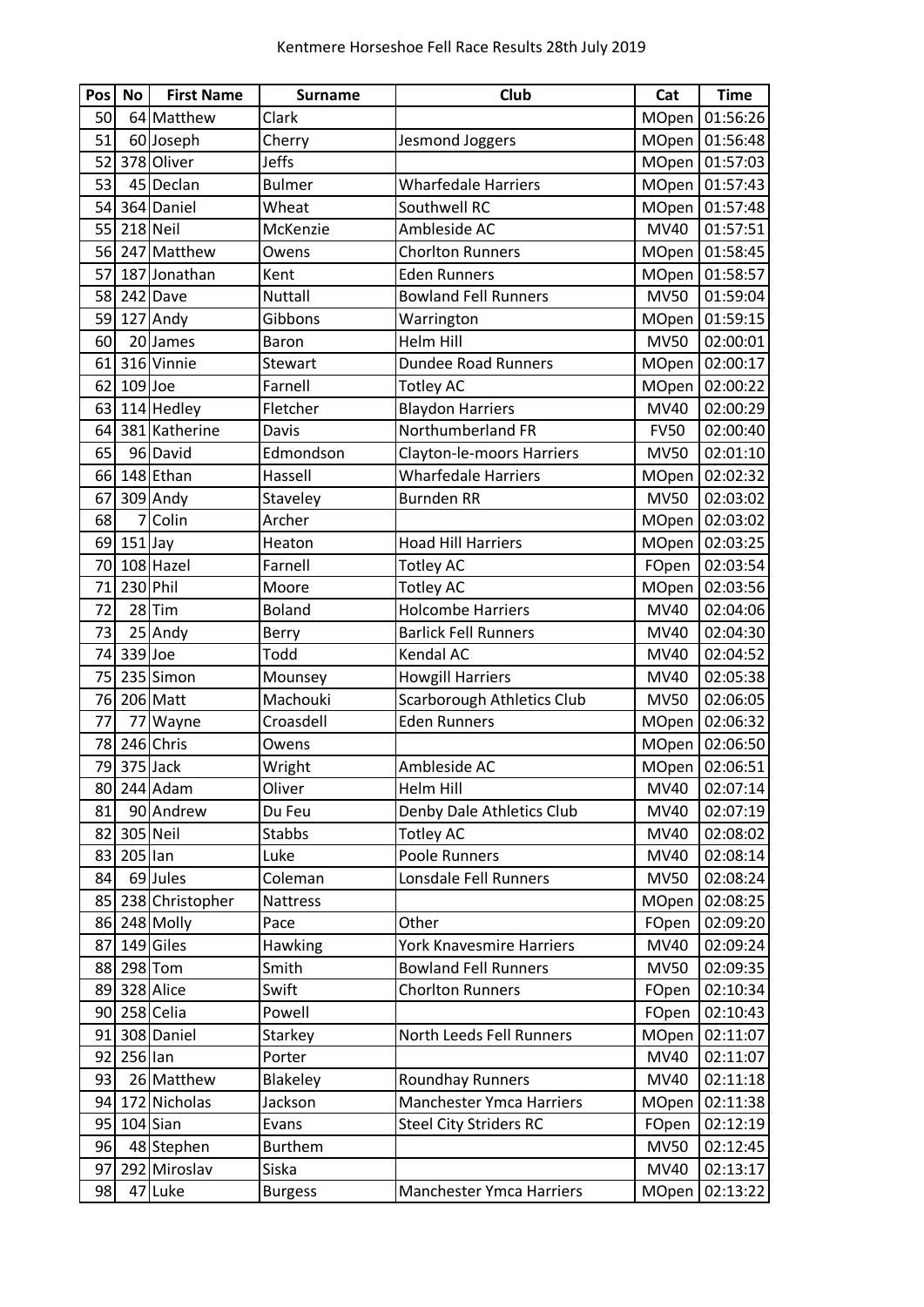| <b>Pos</b> | No           | <b>First Name</b> | <b>Surname</b> | Club                               | Cat          | <b>Time</b> |
|------------|--------------|-------------------|----------------|------------------------------------|--------------|-------------|
|            |              | 99 160 Christian  | Hodgson        | Vegan Runners Uk                   | MV40         | 02:13:26    |
|            |              | 100 115 Daniel    | Foster         |                                    | MOpen        | 02:13:26    |
| 101        | $294$ Tim    |                   | Slater         | <b>Eden Runners</b>                | MOpen        | 02:14:38    |
|            |              | 102 227 Joshua    | Moon           | Dark Peak Fell Runners             | MOpen        | 02:15:14    |
| 103        |              | 357 Leigh         | Warburton      | <b>Bowland Fell Runners</b>        | MV60         | 02:15:17    |
|            |              | 104 280 Antony    | Scott          | <b>Watercrook Warriors</b>         | <b>MV50</b>  | 02:15:22    |
| 105        |              | 17 Ralph          | <b>Baines</b>  | Clayton-le-moors Harriers          | <b>MV50</b>  | 02:15:25    |
|            | 106 195 Paul |                   | Law            |                                    | MOpen        | 02:15:26    |
| 107        |              | 363 Flora         | Wharton        |                                    | FOpen        | 02:15:30    |
|            |              | 108 220 Malcolm   | McMillan       | Helm Hill                          | MOpen        | 02:15:33    |
|            |              | 109 192 Katherine | Klunder        | Chorley Ath & Tri Club             | FOpen        | 02:15:35    |
| 110        |              | 11 Barry          | Atkinson       | <b>York Knavsmire Harriers</b>     | <b>MV60</b>  | 02:15:44    |
| 111        |              | 66 Chris          | Clay           | Dark Peak Fell Runners             | MV40         | 02:15:50    |
|            |              | 112 237 Stephen   | <b>Myers</b>   | <b>Holcombe Harriers</b>           | <b>MV50</b>  | 02:15:53    |
| 113        |              | 41 Jean           | <b>Brown</b>   | Clayton-le-moors Harriers          | <b>FV50</b>  | 02:16:16    |
|            |              | 114 319 Ingrid    | Storm          | <b>Chorlton Runners</b>            | FOpen        | 02:16:23    |
| 115        |              | 324 Albert        | Sunter         | Lostock AC                         | <b>MV50</b>  | 02:16:41    |
| 116        |              | 243 Helen         | Ockenden       | <b>Bowland Fell Runners</b>        | FOpen        | 02:17:59    |
| 117        |              | 65 Steve          | Claxton        | Poole Runners                      | MV40         | 02:18:06    |
| 118        |              | 33 Matt           | <b>Bourne</b>  | <b>Bowland Fell Runners</b>        | <b>MV50</b>  | 02:18:09    |
| 119        |              | 31 John           | Boothman       | <b>Barlick Fell Runners</b>        | <b>MV50</b>  | 02:18:12    |
|            |              | 120 214 Gary      | Mason          | Northumberland Fell Runners        | MV40         | 02:18:14    |
| 121        |              | 241 Adam          | Nodwell        | North Leeds Fell Runners           | MOpen        | 02:19:53    |
|            |              | 122 150 Joseph    | Hayes          | <b>Manchester Ymca Harriers</b>    | MOpen        | 02:19:55    |
| 123        |              | $21$ Bill         | <b>Beckett</b> | Chorley Ath & Tri Club             | <b>MV50</b>  | 02:19:57    |
|            |              | 124 318 Craig     | Storey         |                                    | <b>MV50</b>  | 02:20:15    |
| 125        |              | 338 Hannah        | Toberman       |                                    | FOpen        | 02:20:15    |
|            |              | 126 268 Annie     | Roberts        | <b>Todmorden Harriers &amp; AC</b> | FOpen        | 02:20:35    |
|            |              | 127 331 Marcus    | Taylor         | <b>Horwich Rmi Harriers</b>        | MV40         | 02:20:38    |
|            |              | 128 136 Andy      | Haines         | Radcliffe AC                       | <b>MV40</b>  | 02:20:43    |
|            |              | 129 314 Georgia   | Stevens        | Helm Hill                          | FOpen        | 02:20:46    |
|            |              | 130 135 Chris     | Haddock        | <b>Rossendale Harriers</b>         | <b>MOpen</b> | 02:20:50    |
| 131        |              | 70 David John     | Colgan         |                                    | MOpen        | 02:21:06    |
|            |              | 132 165 Arran     | Horne          | Northern Fells Running Club        | MOpen        | 02:21:26    |
|            |              | 133 366 Matthew   | Wilcock        | Trawden A.c.                       | <b>MV50</b>  | 02:21:27    |
|            |              | 134 365 Glenn     | Whittaker      | <b>Barlick Fellrunners</b>         | <b>MV50</b>  | 02:21:35    |
|            |              | 135 330 Liam      | Taylor         | Helm Hill                          | <b>MOpen</b> | 02:22:16    |
|            | 136 302 Kim  |                   | Spence         | <b>Valley Striders AC</b>          | <b>FV40</b>  | 02:22:51    |
|            |              | 137 239 David     | Nevill         | Fra                                | MOpen        | 02:23:13    |
|            |              | 138 301 Patrick   | <b>Speirs</b>  |                                    | <b>MOpen</b> | 02:23:24    |
|            | 139 228 Sam  |                   | Moon           | Helm Hill                          | MV40         | 02:23:58    |
|            |              | 140 361 Gary      | Webster        | Knaresborough Striders             | <b>MOpen</b> | 02:24:10    |
|            |              | 141 124 Richard   | Garside        | Ochill Hill Runners                | <b>MV40</b>  | 02:24:15    |
|            | 142 161 Ben  |                   | Holmes         | Todmorden Harriers & AC            | <b>MOpen</b> | 02:24:28    |
| 143        |              | 282 Sanjai        | Sharma         | Bournemouth AC                     | <b>MV50</b>  | 02:25:04    |
| 144        |              | 164 Pete          | Hopley         | <b>Burnden Roadrunners</b>         | <b>MV50</b>  | 02:25:25    |
| 145        |              | 97 Zulma          | Edmondson      | <b>Manchester Ymca Harriers</b>    | <b>FV40</b>  | 02:25:27    |
| 146        |              | 71 Jacqueline     | Collins        | <b>Barlick Fell Runners</b>        | FOpen        | 02:26:11    |
| 147        | $134$ lan    |                   | Grimshaw       | <b>Cumberland Fell Runners</b>     | <b>MV50</b>  | 02:26:16    |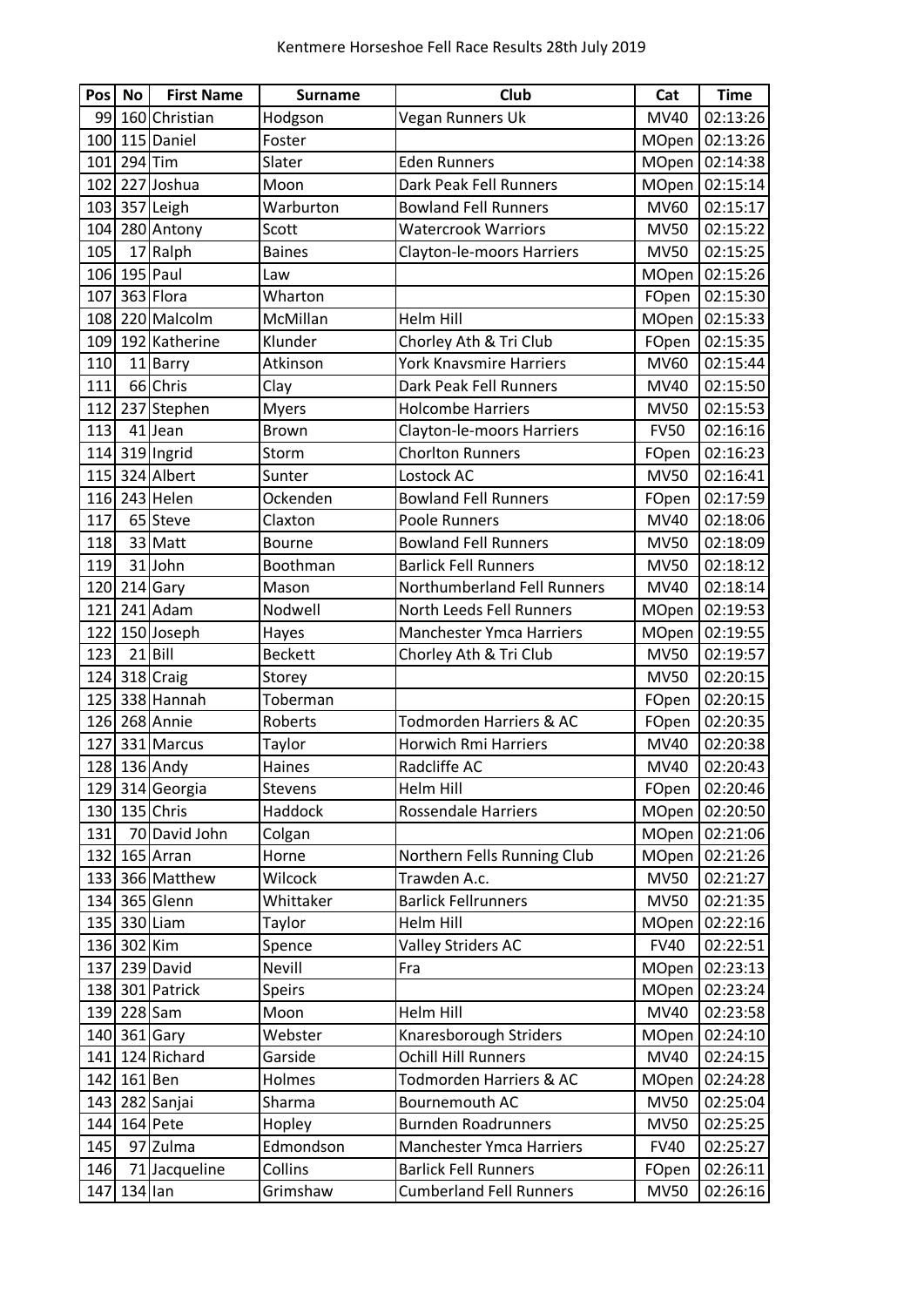| <b>Pos</b> | No           | <b>First Name</b> | <b>Surname</b>  | Club                                | Cat          | <b>Time</b>    |
|------------|--------------|-------------------|-----------------|-------------------------------------|--------------|----------------|
|            |              | 148 321 Christian | Stretton        | <b>Helm Hill</b>                    | <b>MV40</b>  | 02:26:23       |
|            |              | 149 152 Richard   | Henderson       | Fra                                 | <b>MV50</b>  | 02:26:26       |
|            | 150 383 Rob  |                   | Crawford        | <b>Howgill Harriers</b>             | <b>MV40</b>  | 02:26:48       |
|            |              | 151 334 Keith     | Thomas          | <b>Burnden Road Runners</b>         | <b>MV60</b>  | 02:26:56       |
|            |              | 152 209 Chris     | March           | <b>Manchester Ymca Harriers</b>     | <b>MOpen</b> | 02:26:58       |
|            |              | 153 360 Robert    | Webb            | Lonsdale Fell Runners               | MOpen        | 02:27:00       |
|            |              | 154 362 Miles     | Weston          | <b>South Shields Harriers</b>       | MV40         | 02:27:02       |
| 155        |              | 260 Rachel        | Poynter         | <b>Eden Runners</b>                 | FOpen        | 02:27:04       |
| 156        |              | 16 Robert         | <b>Bailey</b>   | Scarborough Athletic Club           | MOpen        | 02:27:16       |
| 157        |              | 259 Jean          | Powell          | <b>Wharfedale Harriers</b>          | <b>FV50</b>  | 02:27:17       |
|            |              | 158 252 Angela    | Paxton          | Keighley And Craven                 | <b>FV50</b>  | 02:27:19       |
|            |              | 159 297 Sharron   | Smith           | Otley AC                            | <b>FV40</b>  | 02:27:23       |
|            |              | 160 132 Josie     | Greenhalgh      | Lostock AC                          | <b>FV40</b>  | 02:27:29       |
| 161        |              | 88 Lucy           | Downham         | Ambleside AC                        | FOpen        | 02:27:57       |
| 162        |              | 126 Sarah         | Gerrish         | Helm Hill                           | FOpen        | 02:28:05       |
|            |              | 163 263 Martin    | Quinn           | Chorley Ath & Tri Club              | MV40         | 02:28:11       |
|            |              | 164 353 Adam      | Wallwork        | Trawden AC                          | MOpen        | 02:28:16       |
| 165        |              | 14 Dave           | <b>Baglee</b>   | <b>Eden Runners</b>                 | <b>MV50</b>  | 02:28:32       |
|            |              | 166 102 Chris     | Evans           | Ambleside AC                        | MV40         | 02:28:35       |
| 167        |              | 281 Pete          | Shakespeare     |                                     | <b>MV50</b>  | 02:28:44       |
|            |              | 168 382 Richard   | Thatcher        | Ramsbottom RC                       | <b>MOpen</b> | 02:28:49       |
|            |              | 169 183 Tadas     | Joniuskis       |                                     | MOpen        | 02:29:24       |
| 170        |              | 81 Chris          | Curtis          | Northern Fells Running Club         | <b>MV50</b>  | 02:30:00       |
| 171        |              | 1 Arthur          | Adams           |                                     | MOpen        | 02:30:27       |
| 172        |              | 335 John          | Thompson        | Newburgh Nomads                     | <b>MV50</b>  | 02:30:35       |
| 173        |              | 89 Paul           | Doxford         | <b>South Shields Harriers</b>       | <b>MV50</b>  | 02:30:43       |
| 174        |              | 35 Simon          | <b>Brearley</b> |                                     | <b>MV70</b>  | 02:31:15       |
| 175        | 6            | Des               | Anstey          | <b>Sunderland Harriers &amp; AC</b> | <b>MV40</b>  | 02:31:54       |
| 176        |              | 13 Kate           | Ayres           | Ambleside AC                        | <b>FV60</b>  | 02:32:01       |
| 177        |              | 262 Colin         | Price           | <b>Totley AC</b>                    | <b>MV40</b>  | 02:33:02       |
|            |              | 178 287 James     | Simon           | <b>Bowland Fell Runners</b>         |              | MOpen 02:33:26 |
| 179        |              | 24 Daryl          | Bentley         | <b>Bolton United Harriers</b>       | MV40         | 02:33:29       |
|            |              | 180 113 Jonathan  | Fleming         |                                     | MOpen        | 02:33:32       |
|            |              | 181 173 Peter     | Jackson         |                                     | <b>MV60</b>  | 02:33:37       |
| 182        |              | 345 Bianca        | Van Bavel       | North Leeds Fell Runners            | FOpen        | 02:33:39       |
|            |              | 183 384 Matthew   | Harrison        |                                     | <b>MOpen</b> | 02:33:43       |
|            |              | 184 275 Victoria  | Rogan           | Trawden A C                         | FOpen        | 02:33:57       |
| 185        |              | 80 Paula          | Cullen          | <b>Barlick Fell Runners</b>         | <b>FV40</b>  | 02:34:18       |
|            |              | 186 340 Jonathan  | Tombs           | <b>Eden Runners</b>                 | MV40         | 02:34:36       |
|            |              | 187 224 Katie     | Milburn         | <b>Eden Runners</b>                 | FOpen        | 02:34:40       |
|            |              | 188 229 Sarah     | Moon            |                                     | <b>FV40</b>  | 02:35:01       |
|            | 189 296 Neil |                   | Smith           |                                     | <b>MV50</b>  | 02:35:01       |
|            |              | 190 189 Alistair  | Kirkbride       |                                     | <b>MV50</b>  | 02:36:05       |
|            |              | 191 156 Garry     | Heywood         | Lonely Goat RC                      | MV40         | 02:36:45       |
| 192        |              | 67 Phil           | Clayton         | <b>Black Combe Runners</b>          | <b>MV50</b>  | 02:36:54       |
|            | 193 180 lan  |                   | Johnson         | Dark Peak Fell Runners              | MV60         | 02:37:12       |
|            |              | 194 349 Richard   | Vowden          | <b>Bramley Breezers</b>             | <b>MOpen</b> | 02:37:16       |
|            |              | 195 371 Tania     | Wilson          | <b>Buxton AC</b>                    | <b>FV50</b>  | 02:37:27       |
|            |              | 196 315 Melanie   | Steventon       | <b>Eden Runners</b>                 | FOpen        | 02:38:05       |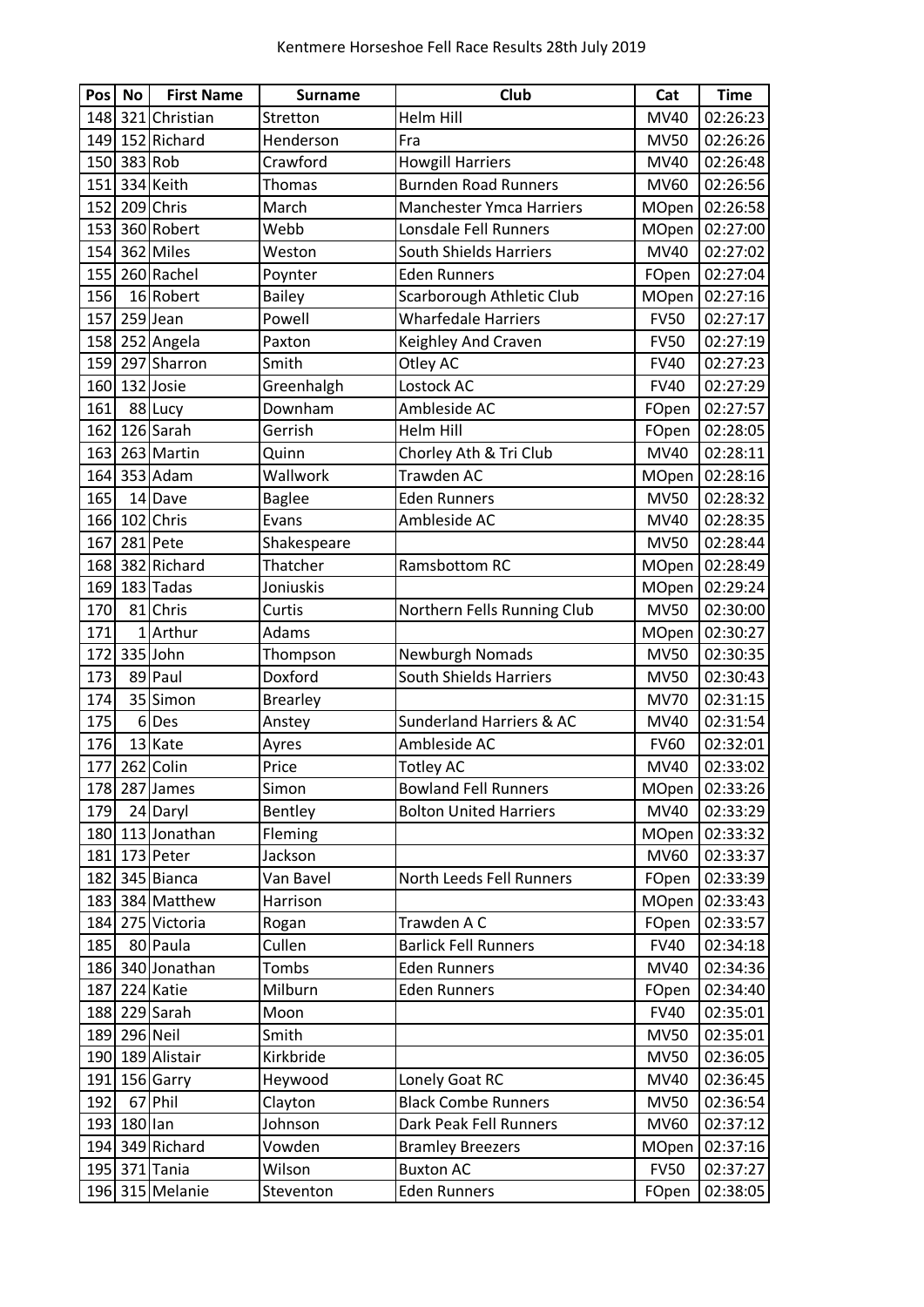| Pos | No           | <b>First Name</b> | <b>Surname</b>  | Club                             | Cat          | <b>Time</b> |
|-----|--------------|-------------------|-----------------|----------------------------------|--------------|-------------|
| 197 |              | 322 Robert        | <b>Summers</b>  | <b>Black Combe Runners</b>       | MV40         | 02:38:32    |
| 198 |              | 293 Richard       | Slack           | <b>Claremont Road Runners</b>    | <b>MV50</b>  | 02:38:44    |
| 199 |              | 84 Teresa         | De Curtis       | Clayton-le-moors Harriers        | <b>FV40</b>  | 02:38:55    |
| 200 |              | 344 Marlow        | Upton           | <b>Manchester Ymca Harriers</b>  | <b>MOpen</b> | 02:39:05    |
| 201 |              | 83 Dominic        | Davis           | Derwent AC Cumbria               | MOpen        | 02:41:23    |
| 202 |              | 101 Andrew        | Essex           | Saddleworh Runners Club          | MV60         | 02:41:37    |
|     | 203 350 Ella |                   | Waddingham      | Wimbledon Windmilers             | FOpen        | 02:41:47    |
| 204 |              | 379 Jenny         | <b>Brindle</b>  |                                  | FOpen        | 02:43:14    |
|     |              | 205 333 Simon     | Theobald        | <b>Helm Hill</b>                 | <b>MV50</b>  | 02:43:56    |
|     |              | 206 159 Sarah     | Hobson          | <b>Ramsbottom Running Club</b>   | FOpen        | 02:44:18    |
| 207 |              | 329 Thomas        | Taggart         | <b>Eden Runners</b>              | MOpen        | 02:44:26    |
|     |              | 208 240 Hannah    | Newbold         | <b>Barlick Fell Runners</b>      | FOpen        | 02:44:27    |
| 209 |              | 323 Abigail       | Sunter          | Lostock AC                       | FOpen        | 02:44:30    |
|     | 210 358 Jack |                   | Waterhouse      |                                  | MOpen        | 02:44:48    |
| 211 |              | 337 Dawn          | <b>Tibbs</b>    | Trawden AC                       | <b>FV40</b>  | 02:44:51    |
| 212 |              | 175 Timothy       | Jacobs          | North Leeds Fell Runners         | MV40         | 02:45:28    |
| 213 |              | 59 Debbie         | Charlton        | <b>Keswick AC</b>                | <b>FV40</b>  | 02:46:16    |
| 214 |              | 348 Jane          | Verity          | <b>Howgill Harriers</b>          | <b>FV40</b>  | 02:46:17    |
| 215 |              | 22 William        | Belcher         | <b>Bingley Harriers &amp; AC</b> | <b>MV50</b>  | 02:46:20    |
|     |              | 216 276 Pete      | Rolls           |                                  | MOpen        | 02:46:30    |
| 217 |              | 343 Denise        | Tunstall        | <b>Durham Fell Runners</b>       | <b>FV50</b>  | 02:46:38    |
| 218 |              | 295 Hannah        | Smith           |                                  | FOpen        | 02:46:40    |
| 219 |              | 208 Lesley        | Malarkey        | <b>Keswick AC</b>                | <b>FV70</b>  | 02:46:41    |
|     |              | 220 257 Katie     | Poulter         |                                  | FOpen        | 02:47:23    |
| 221 |              | 99 Abby           | Edwards-Hughes  |                                  | FOpen        | 02:47:47    |
| 222 |              | 352 Eleanor       | Walker          | North Leeds Fell Runners         | FOpen        | 02:48:24    |
| 223 |              | 18 Steve          | <b>Baker</b>    | Chorley Ath & Tri Club           | <b>MV50</b>  | 02:50:52    |
| 224 |              | 40 Elizabeth      | <b>Brocke</b>   | Todmorden Harriers & AC          | FOpen        | 02:51:06    |
|     |              | 225 140 Rachel    | Hancock         | Lostock AC                       | <b>FV40</b>  | 02:51:06    |
| 226 |              | 182 Sarah         | Jones           | Ambleside AC                     | <b>FV40</b>  | 02:51:41    |
|     |              | 227 130 Andy      | Ginty           | Lostock AC                       | <b>MV50</b>  | 02:52:03    |
| 228 |              | 63 Kim            | Clark           | <b>Keswick AC</b>                | <b>FV60</b>  | 02:52:19    |
|     |              | 229 145 Lindsay   | Harrod          | Helm Hill                        | <b>FV50</b>  | 02:52:29    |
|     |              | 230 231 Shona     | Moore           | Mersey Tri                       | FOpen        | 02:52:41    |
|     | 231 299 Al   |                   | Smithson        | Mersey Tri                       | <b>MOpen</b> | 02:52:41    |
|     |              | 232 105 Timothy   | Evans           |                                  | <b>MV50</b>  | 02:52:44    |
|     |              | 233 336 James     | <b>Tibbatts</b> |                                  | MV40         | 02:52:44    |
|     |              | 234 131 Stephanie | Goodchild       | Manchester Ymca Harriers         | <b>FV50</b>  | 02:53:13    |
|     | 235 112 Paul |                   | Firth           |                                  | MV40         | 02:53:43    |
|     |              | 236 341 Katie     | <b>Towers</b>   | <b>Barlick Fell Runners</b>      | FOpen        | 02:54:13    |
| 237 |              | 62 Hazel          | Clark           | Kendal AC                        | <b>FV40</b>  | 02:54:16    |
|     |              | 238 279 Mark      | Sammon          | Seloc                            | MV40         | 02:56:06    |
|     |              | 239 139 Tom       | Hampson         | <b>Manchester Ymca Harriers</b>  | <b>MOpen</b> | 02:57:58    |
| 240 |              | 73 Debbie         | Cooper          | <b>Bowland Fell Runners</b>      | <b>FV40</b>  | 02:58:50    |
| 241 |              | 163 Karen         | Hood            | Skipton AC                       | <b>FV40</b>  | 02:58:57    |
| 242 |              | 122 Emma          | Garratt         | Ramsbottom Running Club          | FOpen        | 02:59:23    |
| 243 |              | 30 Sam            | Booth           | Ramsbottom Running Club          | <b>MOpen</b> | 02:59:23    |
|     |              | 244 304 Nicola    | Spencer         | Clayton-le-moors Harriers        | <b>FV40</b>  | 02:59:39    |
|     |              | 245 326 Michele   | Sunter          | Lostock AC                       | <b>FV50</b>  | 03:00:10    |